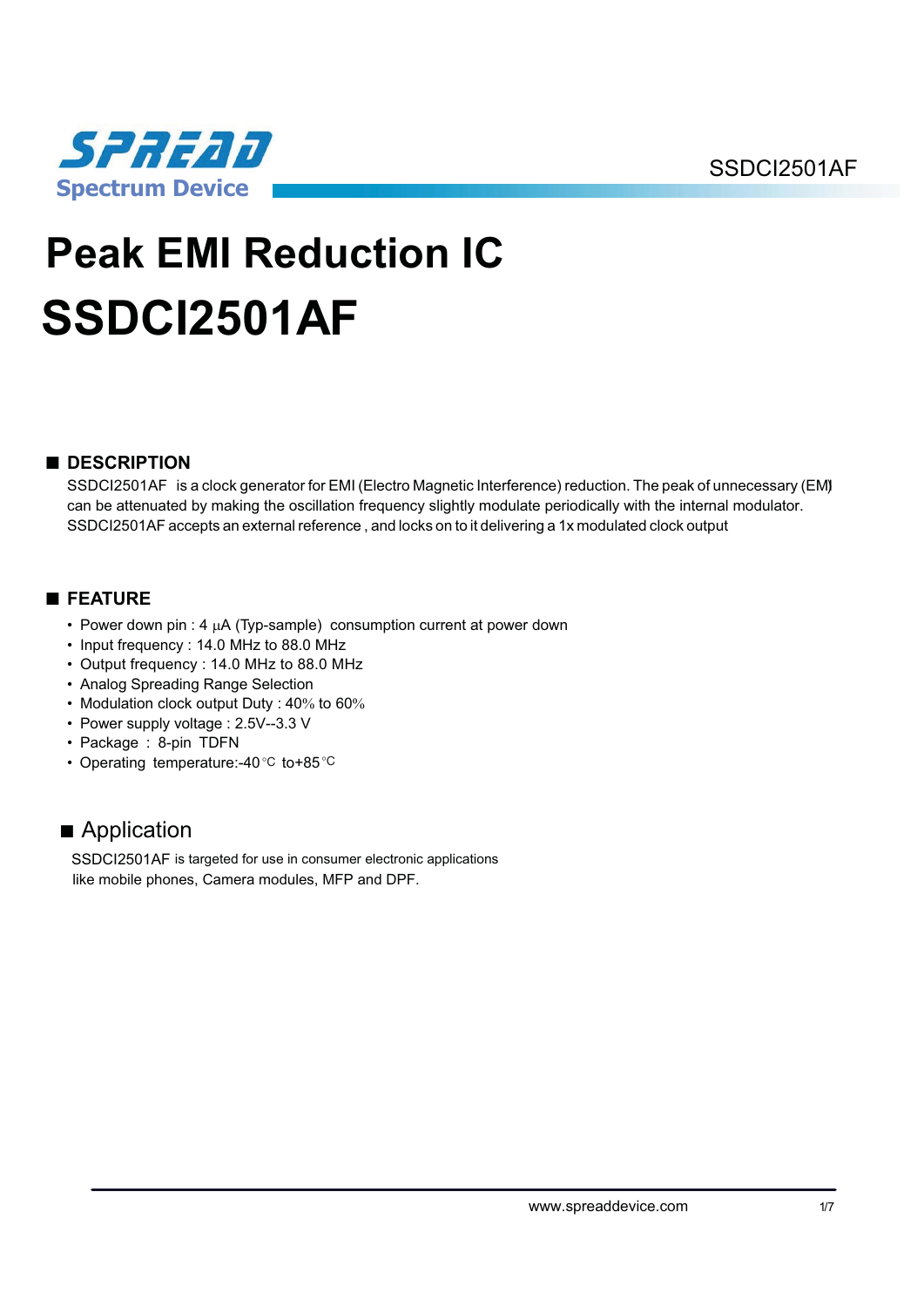

# ■ **BLOCK DIAGRAM**



SSDCI2501AF PLL block

A glitchless IDAC (current output D/A converter) provides precise modulation, thereby dramatically reducing EMI.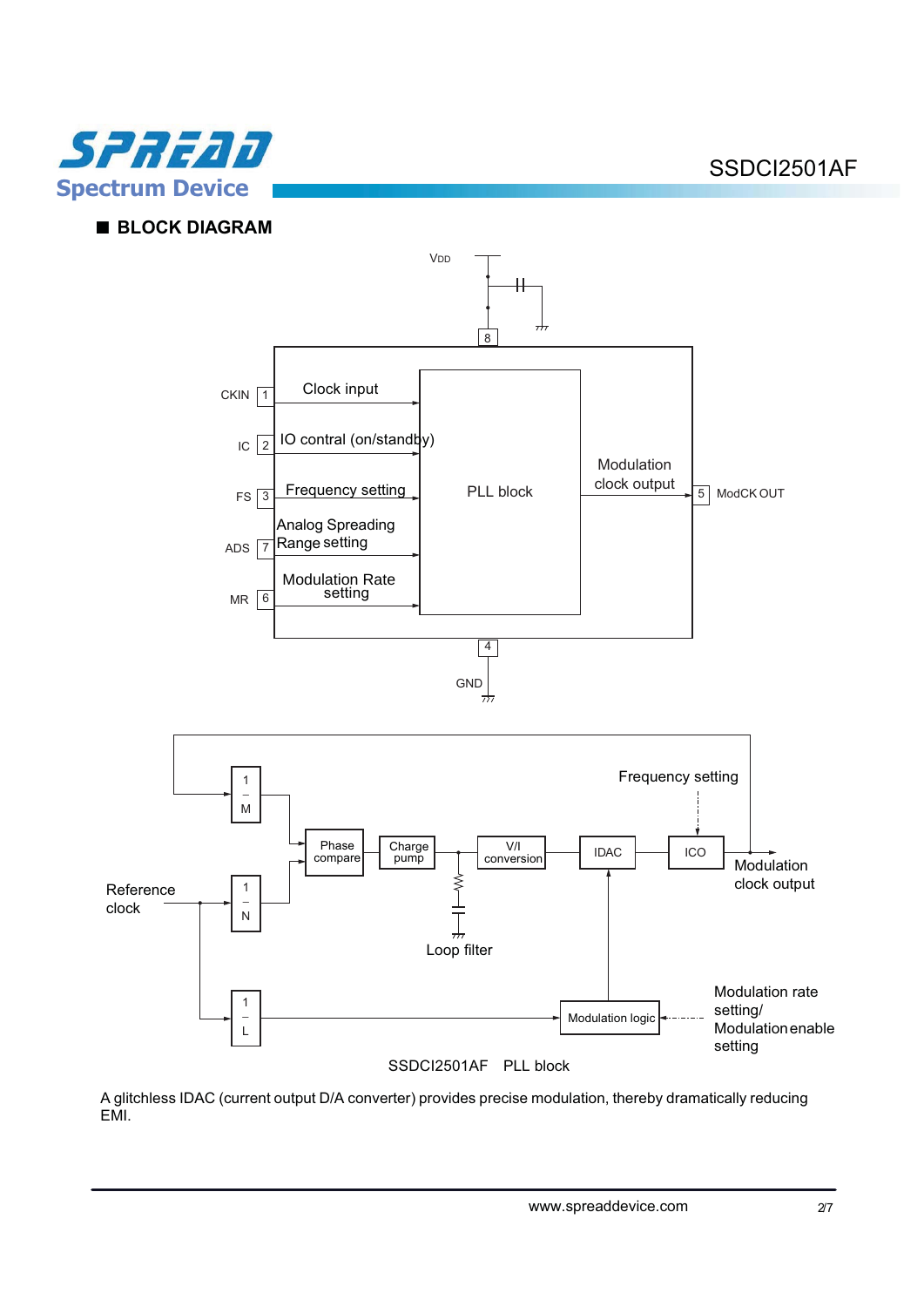

# ■ **PIN ASSIGNMENT**



# ■ **PIN DESCRIPTION**

| Pin name   | <b>I/O</b> | Pin no. | <b>Description</b>                                                                                                                                 |
|------------|------------|---------|----------------------------------------------------------------------------------------------------------------------------------------------------|
| XIN / CKIN |            |         | Clock input pin (or External reference clock input).                                                                                               |
| IC         |            | 2       | Power Down. Outputs will be tri-stated when power down is standby<br>Pull HIGH to disable power down and enable output.                            |
| FS         |            | 3       | Frequency Select .NO default state. Refer to the Frequency Selection table                                                                         |
| <b>GND</b> |            | 4       | GND pin                                                                                                                                            |
| MODCK OUT  | O          | 5       | Modulation clock output                                                                                                                            |
| <b>MR</b>  |            | 6       | Modulation Rate Select. When LOW, selects Low Modulation Rate. Selects High<br>Modulation Rate when pulled HIGH. Has an internal pull-up resistor. |
| <b>ADS</b> |            |         | Spreading Range Selection through external resistor to GND.                                                                                        |
| VDD        |            | 8       | Power supply voltage pin                                                                                                                           |

#### **Table 2. FREQUENCY SELECTION TABLE**

| FS | Frequency (MHz) |  |  |
|----|-----------------|--|--|
|    | $14 - 36$       |  |  |
|    | $36 - 88$       |  |  |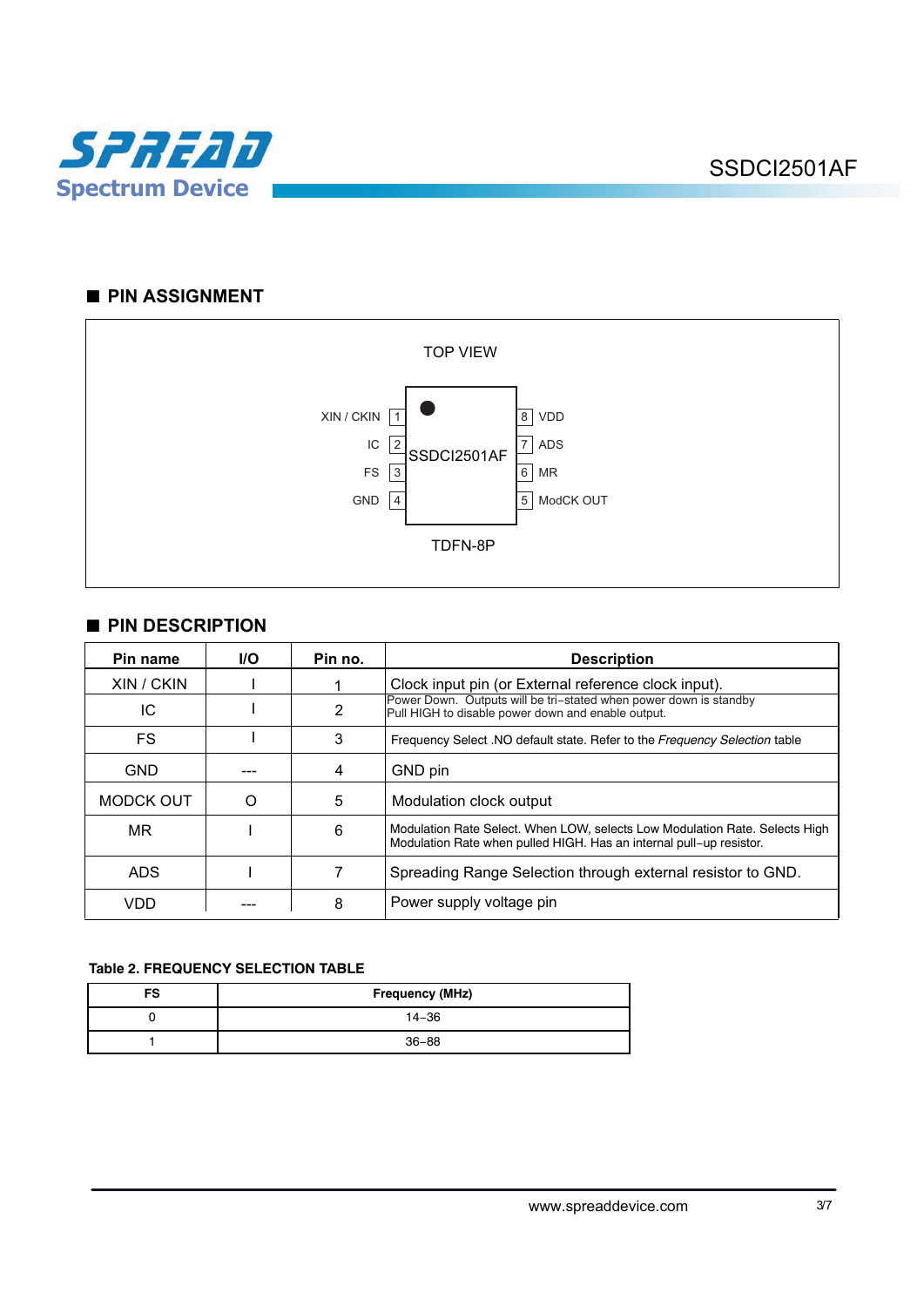

## ■ **PIN SETTING**

When changing the pin setting, the stabilization wait time for the modulation clock required. The stabilization wait time for the modulation clock takes the maximum value of Lock-Up time in "■ ELECTRICAL CHARACTER-ISTICS . AC Characteristics".

#### **ADS modulation enable setting**

| <b>Resistance(K ohm)</b> | Spreading Range(+/-%) |  |
|--------------------------|-----------------------|--|
| 0-1000K                  | $3.0 - 0.25$          |  |
| ---                      | ---                   |  |

Note : Analog Spreading Range Selection through external resistor to GND. Spectrum is spread (modulated) by centering on the input frequency.

#### **ABSOLUTE MAXIMUM RATING**

| Symbol                      | Parameter                                            | Rating           | Unit        |
|-----------------------------|------------------------------------------------------|------------------|-------------|
| $V_{DD}$ , $V_{IN}$         | Voltage on any input pin with respect to Ground      | $-0.5$ to $+4.6$ |             |
| $\mathsf{T}_{\textsf{STG}}$ | Storage temperature                                  | $-65$ to $+125$  | $^{\circ}C$ |
| $T_{\rm s}$                 | Max. Soldering Temperature (10 sec)                  | 260              | °C          |
| T,                          | Junction Temperature                                 | 150              | $^{\circ}C$ |
| T <sub>DV</sub>             | Static Discharge Voltage (As per JEDEC STD22-A114-B) |                  | kV          |

Stresses exceeding Maximum Ratings may damage the device. Maximum Ratings are stress ratings only. Functional operation above the Recommended Operating Conditions is not implied. Extended exposure to stresses above the Recommended Operating Conditions may affect device reliability.

#### **DC ELECTRICAL CHARACTERISTICS**

| Symbol                | <b>Parameter</b>             | <b>Test Conditions</b>    | Min             | <b>Typ</b> | <b>Max</b>      | Unit    |
|-----------------------|------------------------------|---------------------------|-----------------|------------|-----------------|---------|
| <b>V<sub>DD</sub></b> | <b>Supply Voltage</b>        |                           | 2.3             | 2.7        | 3.6             | $\vee$  |
| V <sub>IH</sub>       | Input HIGH Voltage           |                           | $0.65 * V_{DD}$ |            |                 | V       |
| $V_{IL}$              | Input LOW Voltage            |                           |                 |            | $0.35 * V_{DD}$ | $\vee$  |
| ŀщ                    | Input HIGH Current           | $V_{IN} = V_{DD}$         |                 |            | 10              | μA      |
| ŀμ                    | Input LOW Current            | $V_{IN}$ = 0 V for MR pin |                 |            | 10              | μA      |
| V <sub>OH</sub>       | Output HIGH Voltage          | $I_{OH} = -16$ mA         | $0.75 * VDD$    |            |                 | $\vee$  |
| $V_{OL}$              | Output LOW Voltage           | $I_{OL}$ = 16 mA          |                 |            | $0.25 * V_{DD}$ | $\vee$  |
| $_{\rm lcc}$          | <b>Static Supply Current</b> | PD#/OE pin pulled to GND  |                 |            | 10              | $\mu$ A |
| $Z_{o}$               | Output Impedance             |                           |                 | 13         |                 | Ω       |

#### **AC ELECTRICAL CHARACTERISTICS**

| <b>Parameter</b>          | <b>Test Conditions</b>      | Min | Typ | Max | Unit |
|---------------------------|-----------------------------|-----|-----|-----|------|
| Duty Cycle (Note 1 and 2) | Measured at $V_{DD}$ / 2    | 40  | 50  | 60  | %    |
| Rise Time (Note 1 and 2)  | Measured between 20% to 80% |     | 0.8 | 1.2 | ns   |
| Fall Time (Note 1 and 2)  | Measured between 80% to 20% |     | 0.8 | 1.2 | ns   |

1. All parameters are specified with 15 pF loaded output.

2. Parameter is guaranteed by design and characterization. Not 100% tested in production.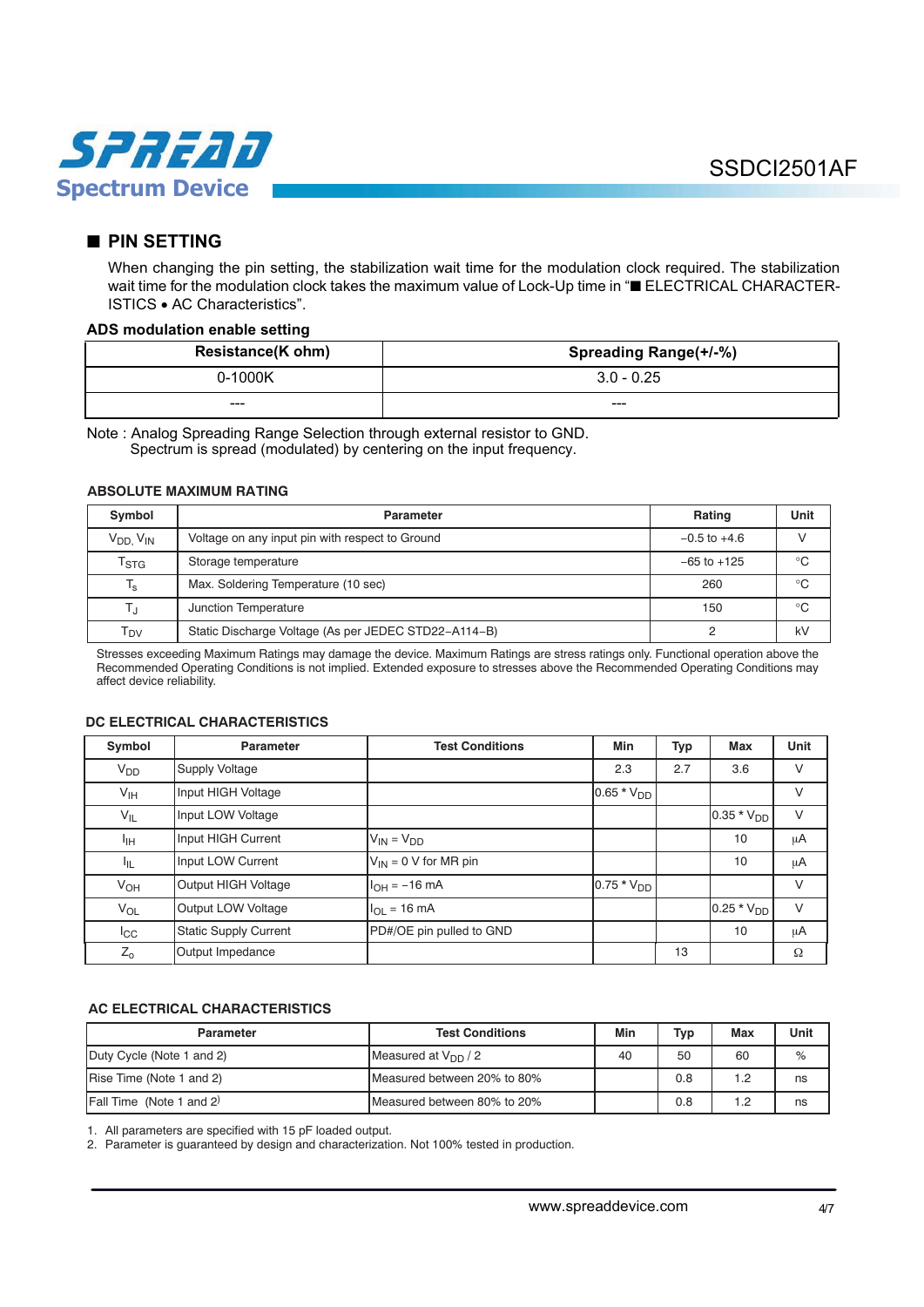







 **Typical Example of Timing-Safe Waveform**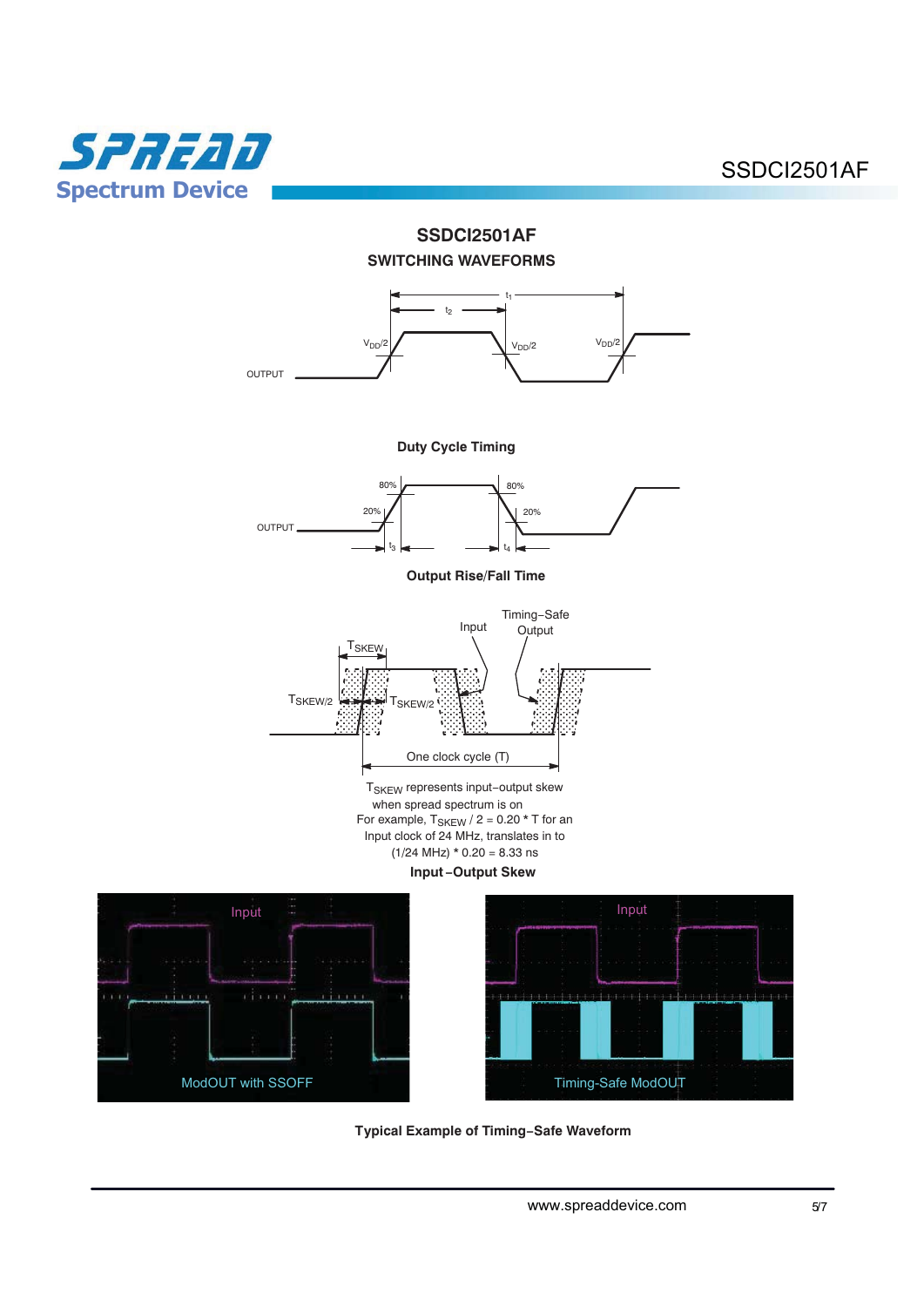

**TDFN-2×2-8L** 





### **RECOMMENDED LAND PATTERN** (Unit: mm)

1.95

 $0.24 \rightarrow + \rightarrow$   $\rightarrow$  0.50

| Symbol         | <b>Dimensions</b><br>In Millimeters |            | <b>Dimensions</b><br>In Inches |            |  |
|----------------|-------------------------------------|------------|--------------------------------|------------|--|
|                | <b>MIN</b>                          | <b>MAX</b> | <b>MIN</b>                     | <b>MAX</b> |  |
| A              | 0.700                               | 0.800      | 0.028                          | 0.031      |  |
| A <sub>1</sub> | 0.000                               | 0.050      | 0.000                          | 0.002      |  |
| A2             | 0.203 REF                           |            | 0.008 REF                      |            |  |
| D              | 1.900                               | 2.100      | 0.075                          | 0.083      |  |
| Е              | 1.900                               | 2.100      | 0.075                          | 0.083      |  |
| b              | 0.180                               | 0.300      | 0.007                          | 0.012      |  |
|                | 0.500                               | 0.600      | 0.020                          | 0.024      |  |
| e              | 0.500 TYP                           |            | 0.020 TYP                      |            |  |